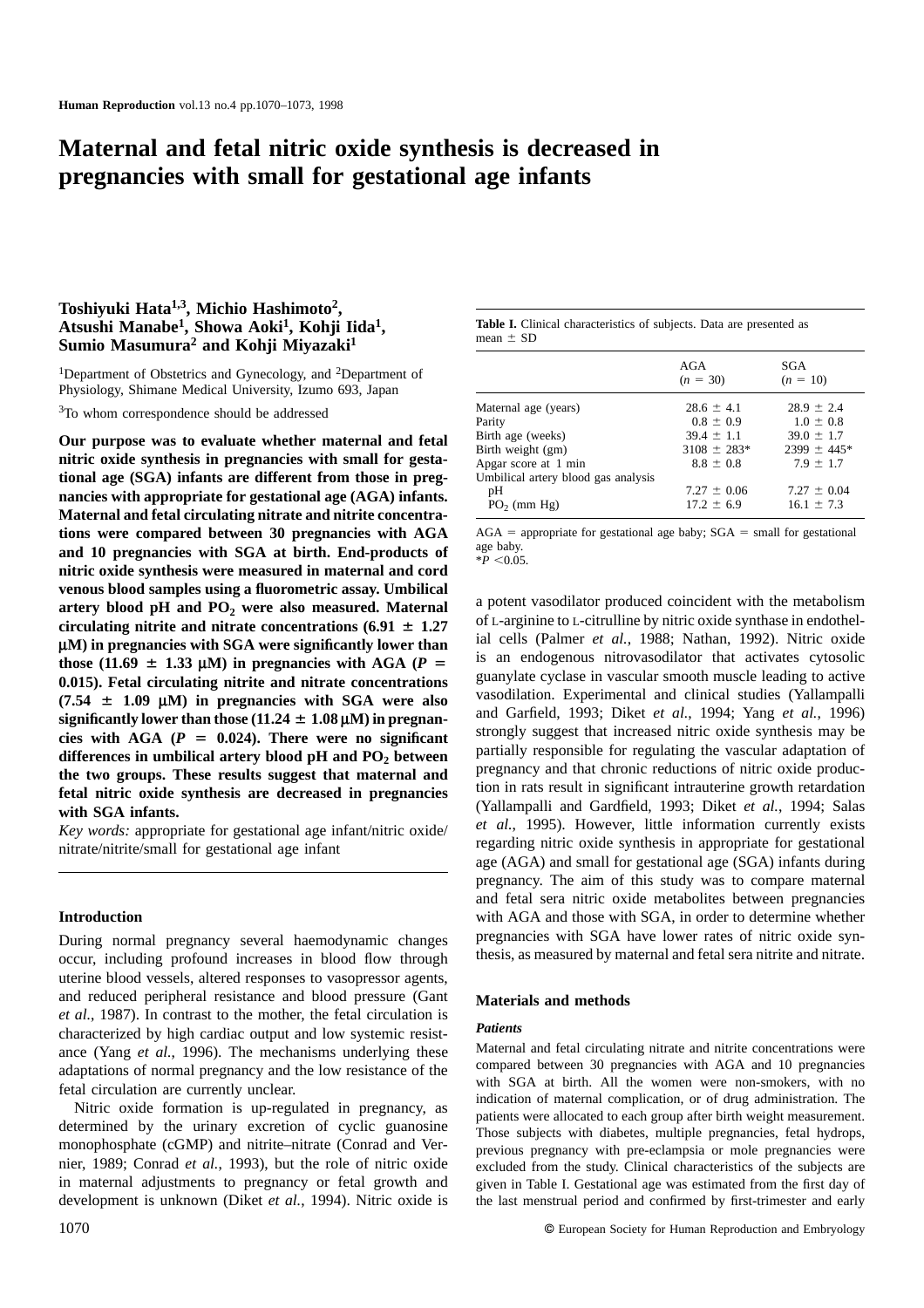second-trimester ultrasound examinations (crown–rump length, biparietal diameter and femur length measurements). Estimated fetal weights by ultrasound during pregnancy and birth weights in AGA were within normal ranges (between the 10th and 90th percentile) of the standard growth curve for the Japanese population (Sato *et al.*, 1982); those in the SGA group were below the normal ranges (i.e. below the 10th percentile). Middle cerebral artery pulsatility index and umbilical artery pulsatility index in AGA infants were within normal ranges (Manabe *et al.*, 1995) respectively. In SGA infants, the middle cerebral artery pulsatility index was below the 5th percentile. In three out of 10 SGA infants, the umbilical artery pulsatility index was above the 95th percentile, and those in the remaining seven SGA infants were within the normal range. All AGA babies were delivered vaginally. Three babies were delivered by Caesarean section due to fetal distress and seven by vaginal delivery in pregnancies with SGA. In all 10 pregnancies with SGA there was no known cause for the SGA. No neonate had congenital malformations or genetic disorders. The study was approved by the local ethical committee of Shimane Medical University and standardized informed consent was obtained from each patient.

#### *Sampling technique*

In the case of vaginal delivery, 10 ml samples of the maternal blood were obtained before the onset of delivery. In the case of Caesarean delivered pregnancies, an elective Caesarean section was conducted, and 10 ml samples of the maternal blood were obtained before operation, to avoid the effect of timing of sampling in relation to delivery on maternal blood nitrate and nitrite concentrations (Okutomi *et al.*, 1997). All women were fasted for at least 24 h within 1 week before delivery, when the maternal blood was obtained. The mean number of days between sampling and delivery was 2.7 (range 1–6 days). After delivery of the placenta, a 10 ml sample of the cord blood was obtained. This was performed by needle puncture of the maternal cubital vein and umbilical vein. Plasma was separated by centrifugation at 1000 *g* for 10 min and stored in batches for measurement of circulating nitric oxide metabolites. Simultaneously, a 1 ml sample of umbilical artery blood was obtained, and blood gas analysis was then performed on a Ciba Corning 278 (Ciba Corning Diagnostic Co. Ltd., Tokyo, Japan) pH blood gas analyser.

Plasma nitrite and nitrate concentrations were measured using methods adapted from Misko *et al.* (1993). Briefly, plasma was filtered through a Centricon 10 (Amicon, Beverly, MA, USA) for 1 h at  $4^{\circ}$ C at 3000 *g* to remove contaminating haemoglobin. A 50 µl sample of plasma was incubated with 40  $\mu$ M NADPH and 14 mIU of nitrate reductase (from *Aspergillus niger*; Sigma, St. Louis, MO, USA) in a final volume of 50 µl of 20 mM Tris, pH 7.6. The reaction was terminated after 5 min at 20°C by addition of 10  $\mu$ l of 2,3diaminonaphthalene (0.05 mg/ml in 0.62 M HCl). After a 10 min incubation at 20°C, 5 µl of 2.8 N NaOH was added and the intensity of the fluorescence was measured using a Hitachi 850 Fluorescence spectrophotometer (Hitachi Co Ltd, Tokyo, Japan). Nitrite standards (>98% pure, Sigma) were routinely made fresh, dissolved in doubledeionized water, and kept on ice prior to use. Nitrite was detectable at a concentration of 10 pmol/ml.

#### *Statistical analysis*

Results are expressed as mean  $\pm$  SD. Statistical analysis for comparison of birth age, birth weight, umbilical artery blood pH and  $PO<sub>2</sub>$ , and maternal and fetal circulating nitrate and nitrite concentrations between AGA and SGA infants was done using an unpaired *t*-test. Maternal age, parity, and Apgar score between the two groups were compared using a Wilcoxon–Mann–Whitney test. The Spearman rank test was used to assess correlation between maternal and fetal nitrate



**Figure 1.** Measurement of individual nitrite and nitrate levels in maternal serum of appropriate for gestational age infants (AGA) and small for gestational age infants (SGA). Horizontal lines represent mean values for each group, which were statistically significantly different ( $P = 0.015$ ; unpaired *t*-test).

and nitrite concentrations from the same patients.  $P \leq 0.05$  was considered to be significant.

### **Results**

There were no significant differences for maternal age, parity, birth age, Apgar score, and umbilical artery blood pH and PO2 between AGA and SGA infants (Table I). Birth weight (2399  $\pm$  445 g) of the SGA infants was significantly lower than that (3108  $\pm$  283 g) of the AGA infants (*P* < 0.05; Table I). Maternal circulating nitrate and nitrite concentrations  $(6.91 \pm 1.27 \,\mu\text{M})$  in pregnancies with SGA were significantly lower than those (11.69  $\pm$  1.33 µM) in pregnancies with AGA  $(P = 0.015$ ; Figure 1). Fetal circulating nitrate and nitrite concentrations (7.54  $\pm$  1.09 µM) in pregnancies with SGA were also significantly lower than those (11.24  $\pm$  1.08  $\mu$ M) in pregnancies with AGA ( $P = 0.024$ ; Figure 2). There was a linear correlation between maternal and fetal nitrate and nitrate concentrations from the same patient  $(R^2 = 40.0;$  $P \leq 0.0001$ .

#### **Discussion**

Pronounced vasodilation of the maternal vasculature occurs during normal pregnancy in women and in other mammals, including the rat (Robson *et al.*, 1989; Gilson *et al.*, 1992; Conrad, 1984, 1992; Buhimschi *et al.*, 1996; Purcell *et al.*, 1997). Also, pressor responsiveness and vascular reactivity to infused vasoconstrictors are attenuated (Gant *et al.*, 1973; Nisell *et al.*, 1985; Conrad and Colpoys, 1986; Conrad *et al.*, 1991; Liao *et al.*, 1996). These cardiovascular changes ultimately assure the adequate delivery of oxygen and nutrients to the fetus (Conrad *et al.*, 1993). Nitrate concentrations in pregnant sheep and their fetuses are increased (Yang *et al.*, 1996).

The increased nitrate concentrations in the maternal and fetal circulation may reflect increased nitric oxide synthesis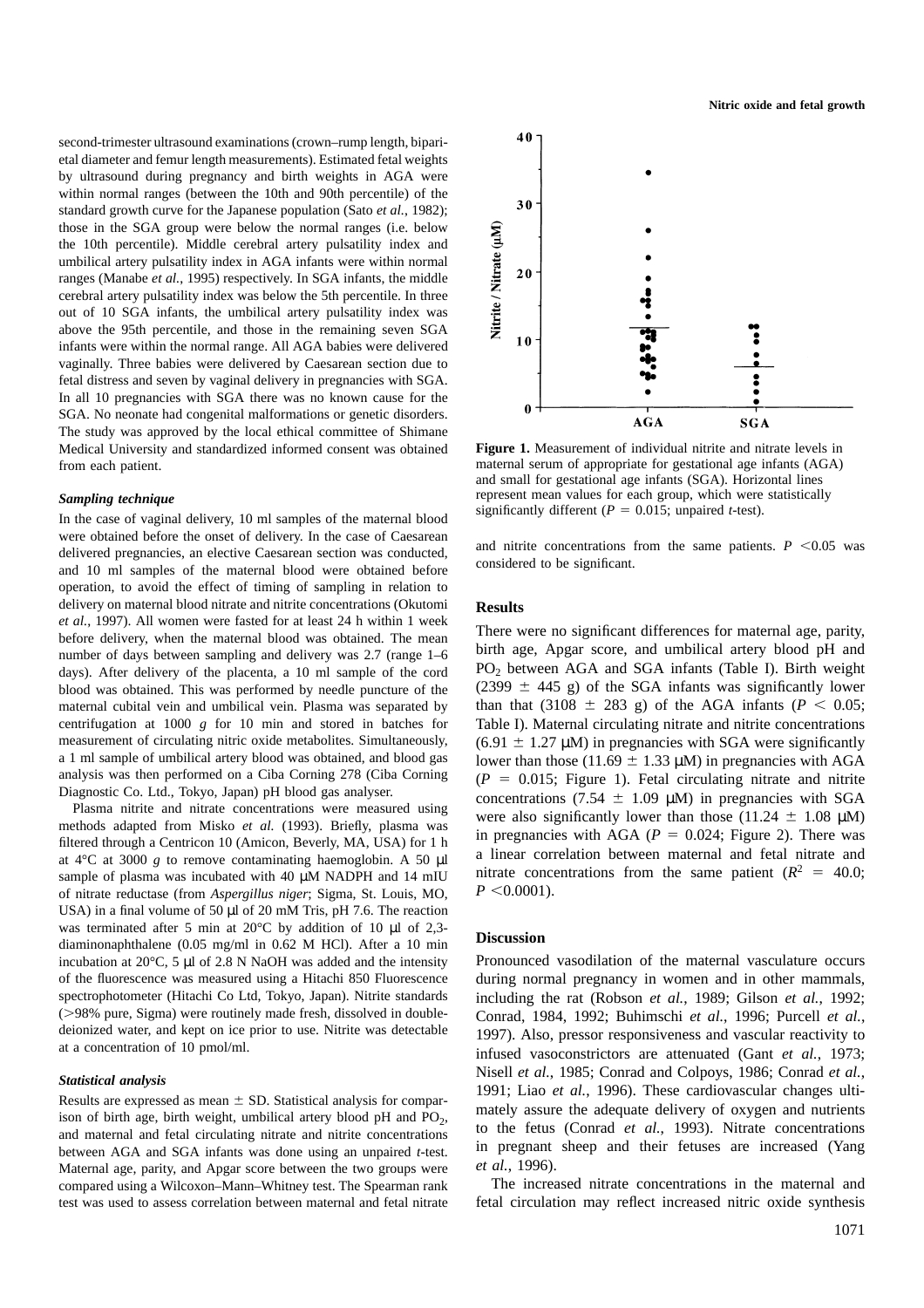#### **T.Hata** *et al.*



**Figure 2.** Measurement of individual nitrite and nitrate levels in cord serum of appropriate for gestational age infants (AGA) and small for gestational age infants (SGA). Horizontal lines represent mean values for each group, which were statistically significantly different ( $P = 0.024$ ; unpaired *t*-test).

which may, in part, mediate the cardiovascular adaptations to normal pregnancy and the low systemic and umbilical vascular resistance in the fetus. However, hypoxia reduces nitric oxide production (Kim *et al.*, 1993). Fetoplacental hypoxia, commonly associated with intrauterine growth retardation, may well result in reduced placental endothelial and trophoblast nitric oxide synthesis. Several reports have suggested that, in pregnancies complicated by pre-eclampsia and fetal growth restriction, a deficiency exists in nitric oxide synthase activity (Brennecke *et al.*, 1994; Morris *et al.*, 1995). Moreover, the infusion of nitric oxide synthase inhibitors in pregnant rats caused intrauterine growth retardation (Yallampalli and Garfield, 1993; Diket *et al.*, 1994; Molnar *et al.*, 1994; Salas *et al.*, 1995).

In this study, maternal and fetal nitric oxide metabolites in SGA infants were significantly lower than those in AGA infants. These results suggest that maternal and fetal nitric oxide synthesis are decreased in pregnancies with intrauterine growth restricted infants. On the other hand, Lyall *et al.* (1996) reported that significantly higher nitrate concentrations were found in umbilical venous plasma in pregnancies complicated by intrauterine growth restriction in comparison with normal pregnancies, and indicated that increased nitric oxide production may be a compensatory response to improve blood flow in the placenta. These authors (Myatt *et al.*, 1997) also reported increased endothelial nitric oxide synthase expression and hence increased nitric oxide production in the fetal–placental vasculature in pregnancies with intrauterine growth restriction. The reason for differences of nitric oxide metabolite concentrations in cord blood and nitric oxide synthase activity in placental tissues in pregnancies with intrauterine growth restriction is currently unknown.

One possible explanation for these differences may be the difference in definition of intrauterine growth restriction. In our study, estimated fetal weights at examination and birth weights in AGA were below normal ranges (below the 10th

percentile), and middle cerebral artery pulsatility index was below the 5th percentile. In three out of 10 SGA infants, the umbilical artery pulsatility index was above the 95th percentile, while in the remaining seven SGA infants it was within the normal range. In the study by Lyall *et al.* (1996), however, the estimated fetal weight was below the 5th percentile, and Doppler ultrasound of the umbilical artery demonstrated absent end-diastolic flow velocity. Doppler studies demonstrated that fetal hypoxaemia caused a relative redistribution of fetal cardiac output with an increased blood flow to the brain at the expense of the viscera in human growth-restricted fetuses (Wladimiroff *et al.*, 1986). Hata *et al.* (1994) showed that there was a redistribution in human fetuses with only an increase in blood flow to the brain in cases of mild-tomoderate hypoxia. Arduini *et al.* (1992) reported that a nadir of vasodilatation in cerebral arteries was reached 2 weeks before the onset of antepartum fetal heart rate late decelerations, whereas significant changes in the umbilical artery occurred close to the onset of abnormal fetal heart rate patterns. Therefore, growth restriction of infants in our study may be less severe than those in Lyall's study (1996). The precise physiological significance of nitric oxide synthesis for intrauterine fetal growth remains to be determined.

With respect to the relationship between nitric oxide synthesis and Doppler ultrasound umbilical artery flow velocity waveforms, there is a statistically significant reduction in nitric oxide synthase activity in placentas from pregnancies with abnormal umbilical artery flow velocity waveforms (Giles *et al.*, 1997a). Inhibition of nitric oxide synthase activity in the lamb fetoplacental circulation with *N*ω-nitro-L-arginine is associated with an increase in the abnormal umbilical artery blood flow velocity waveforms (Giles *et al.*, 1997b). In our study intrauterine growth restricted pregnancies showed abnormal middle cerebral artery blood flow velocities and relatively abnormal umbilical artery blood flow velocities. These results suggest that decreased nitric oxide production might result in abnormal umbilical artery flow velocity waveforms.

In summary, the current study demonstrates that maternal and fetal plasma nitric oxide metabolite concentrations are decreased in pregnancies with intrauterine growth restricted infants, and may reflect decreased nitric oxide synthesis.

## **References**

- Arduini, D., Rizzo, G. and Romanini, C. (1992) Changes of pulsatility index from fetal vessels preceding the onset of late decelerations in growthretarded fetuses. *Obstet. Gynecol.*, **79,** 605–610.
- Buhimschi, I., Ali, M., Jain, V. *et al.* (1996) Differential regulation of nitric oxide in the rat uterus and cervix during pregnancy and labour. *Hum. Reprod.*, **11,** 1755–1766.
- Brennecke, S.P., DiIulio, J.L., Gude, N.M. and King, R.G. (1994) Nitric oxide synthase activity of preterm human placental tissue is reduced in preeclampsia. *Placenta*, **15,** A6.
- Conrad, K.P. (1984) Renal hemodynamics during pregnancy in chronically catheterized, conscious rats. *Kidney Int.*, **26,** 24–29.
- Conrad, K.P. (1992) Renal changes in pregnancy. *Urol. Ann.*, **6,** 313–340.
- Conrad, K.P. and Colpoys, M.C. (1986) Evidence against the hypothesis that prostaglandins are the vasodepressor agents of pregnancy. Serial studies in chronically instrumented, conscious rats. *J. Clin. Invest.*, **77,** 236–245.
- Conrad, K.P. and Vernier, K.A. (1989) Plasma levels, urinary excretion of,